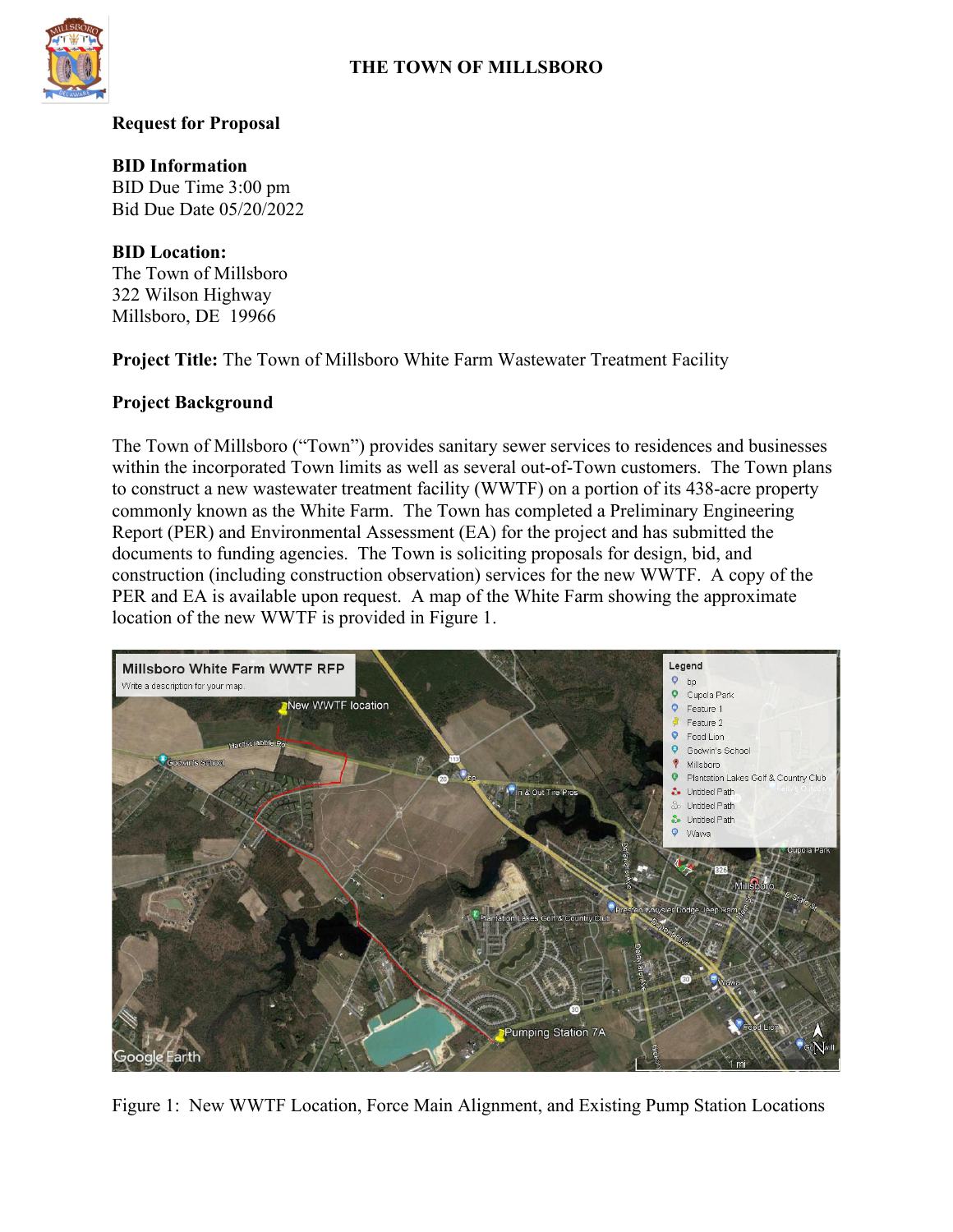

The Town's existing WWTF is located on State Street, north of Old Landing Road. The existing WWTF is designed for a capacity of 1.15 million gallons per day (MGD), has a Modified Ludzick Ettinger process with ultrafiltration membranes, and is on a fairly tight site. After evaluations, the Town has decided that it would be more cost effective to build a new WWTF on its White Farm than it would to expand the existing WWTF.

The White Farm WWTF shall be designed for an annual average daily flow of 1.7 million gallons per day (MGD) and a peak flow of 4.6 MGD. The WWTF shall be designed to accommodate future process tankage, buildings, and equipment for a future annual average daily flow of 3.0 million gallons per day (MGD) and a peak flow of 7.5 MGD. Additional information regarding WWTF design capacities is included within the PER. The main components of the WWTF shall consist of:

- Headworks,
- Sequencing batch reactors,
- Cloth media disk filters with vacuum backwash,
- Disinfection.
- On-site re-use pumping station,
- Chemical feed systems,
- Aerobic sludge digestion, and
- Class A or B biosolids production.

The Town has had a permit from the Delaware Solid Waste Authority (DSWA) for the disposal of its sludge. The permit requires that the sludge have at least 20% total suspended solids (TSS), which is difficult to achieve using industry standard dewatering equipment. The Town wants to pursue reuse of its sludge. Therefore, this project shall include a cost analysis and evaluation of producing Class A or Class B biosolids that the Town may reuse on farm fields and/or sell as a viable fertilizer product.

Realizing the need to send wastewater to the new WWTF upon startup, the Town has decided to redirect the wastewater pumped from Pumping Station 7A (PS 7A) to the new WWTF. PS 7A is located on Millsboro Highway and its force main will be redirected to the new WWTF. To extend the Town's water reuse initiatives, the Town will install a beneficial reuse main (BRM) under the same contract as the new force main. The force main alignment and parallel BRM alignment is shown herein in Figure 1. The design, bid, and construction of the force main (FM) and parallel BRM is being completed under separate contract. The FM and BRM will be capped at both the White Farm and at the PS 7A parcels. This contract will include removal of the caps at both ends for both the FM and the BRM. Under this contract, the existing FM from PS 7A will be valved to allow wastewater to flow to the existing WWTF or the new WWTF, and the FM installed under separate contract shall be connected to the FM coming out of PS 7A. The alignment of the existing FM is shown on the pumping station site plan provided herein as Figure 2. The construction plans for PS 7A will be made available upon request.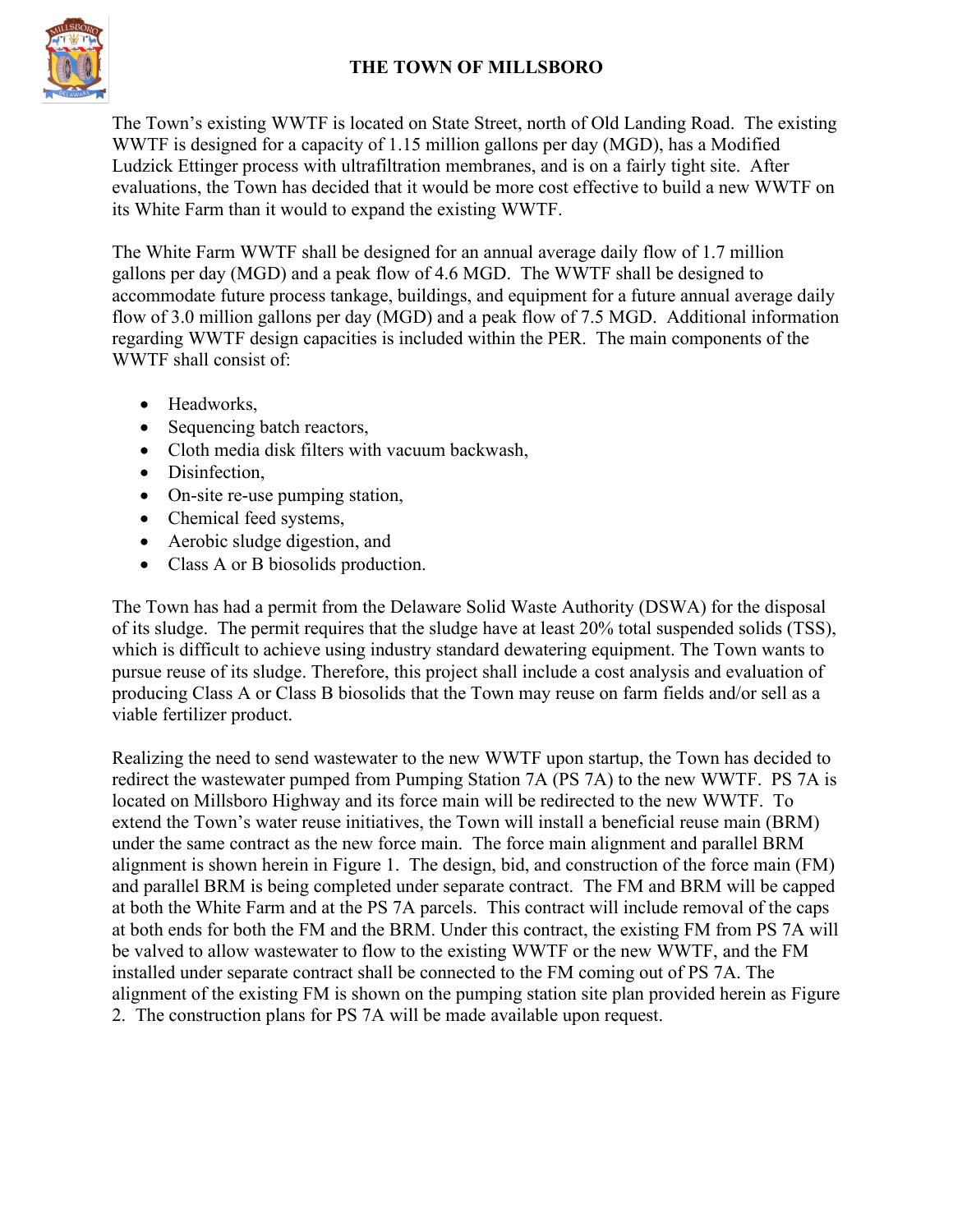



Figure 2: Pump Station 7A Site Plan

Because the White Farm is currently the location of the Town's treated wastewater reuse through spray irrigation and rapid infiltration basins (RIBs), and is also the location of one of its elevated storage tanks, the Town has a fair amount of topographic survey information. However, the Town does not have spot elevation data at the future WWTF location. The existing topographic survey information will be made available upon request.

There is an existing 12-inch water main crossing the White Farm property to Hardscrabble Road and the water main was installed in conjunction with the White Farm elevated storage tank. The water main shall be tapped into and a service line shall be installed under this contract from the water main to the WWTF. The service line shall follow the alignment of the existing elevated storage tank access road alignment. The As-Built Plans for the elevated storage tank and water main are available upon request.

The Town has applied for funding with the United States Department of Agriculture Rural Utilities Service (USDA-RUS) for the design and construction of the project. Therefore, the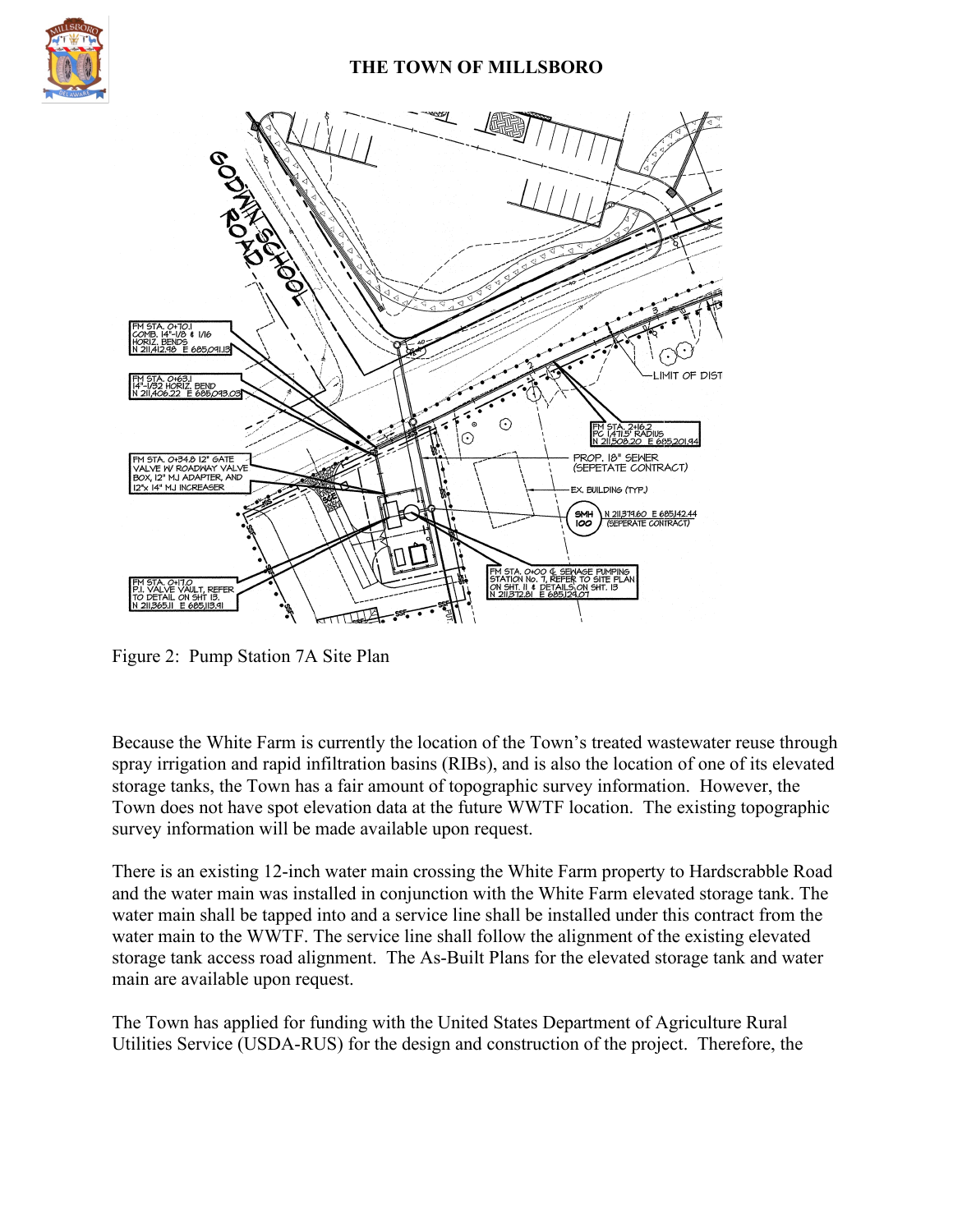

consulting firm should have experience working with the USDA-RUS on construction projects similar to this project and shall provide evidence of said experience in the proposal.

The project shall be designed and constructed following The Town of Millsboro Standard Specifications and Details for Utilities Design and Construction. These standards are available upon request.

## **Purpose**

The purpose of the RFP is to select a qualified professional consulting firm to provide design, bid, and construction phase services, including full time construction observation. The design, bid, and construction phase services shall be for the White Farm WWTF, connection of the capped sanitary sewer force main to existing force main from existing PS 7A, connection of capped sanitary sewer force main to the White Farm WWTF, and connection of capped parallel beneficial reuse main to the treated effluent side of the new White Farm WWTF.

### **Scope of Work**

This request for proposals is to provide design, bid, and construction engineering services for a new WWTF to be located on the Town's White Farm property. The Town is soliciting proposals from qualified firms to provide engineering services as described below.

- 1. Design Phase
	- a. Appropriate number of soil borings to determine subsurface conditions. The Geotechnical Report shall be appended to the Project Manual.
	- b. Data collection of PS 7A contract documents, pump capacity information, and historical flows. This data shall be used to determine start up flows to the WWTF.
	- c. Data collection of previous topographic survey files.
	- d. Review of the PER and EA for the new WWTF. Provide additional recommendations for the design based upon review of the PER and EA.
	- e. Cost analysis of installation of redundant tertiary filters,
	- f. The engineer shall work with the Town and DNREC to determine if ultraviolet disinfection will be required in addition to chlorine disinfection,
	- g. The engineer shall evaluate production of Class A or Class B biosolids for biosolids reuse.
	- h. Contact Miss Utility to obtain locations of all utilities within the area of the new WWTF.
	- i. Preparation of Contract Documents.
		- i. The Contract Documents shall include a Project Manual including Engineers Joint Contract Document Committee (EJCDC) Construction Related Documents. The EJCDC Construction Related Documents shall be the latest version as required by the USDA-RUS. The Project Manual shall also include Technical Specifications.
	- j. Assistance with preparation of the following permits: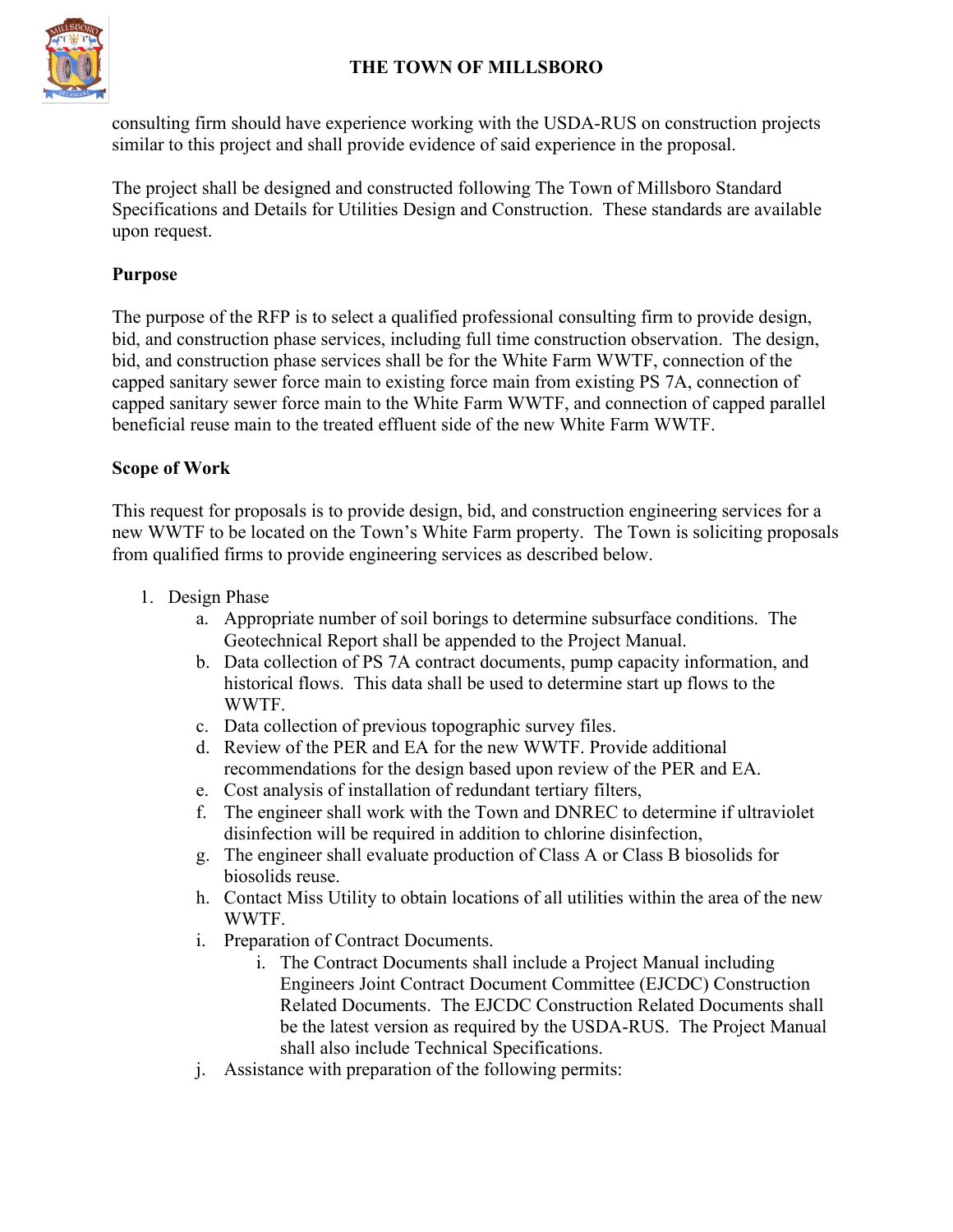

- i. DNREC Construction of Wastewater Collection and Conveyance Systems permit,
- ii. State Fire Marshal Site,
- iii. State Fire Marshal Building,
- iv. Sussex Conservation District, and
- v. Delaware Department of Health and Social Services Approval to Construct and Approval to Operate.
- k. The Contract Documents shall be submitted to the Town for review at 60% and 90% completion for review.
- l. The engineer shall submit a bid and construction schedule and an opinion of probable costs to the Town with the 90% complete submission. The Town will send the 90% complete contract documents to the USDA-RUS for its review. The proposal should include time to prepare responses to any comments that the USDA-RUS may have.
- m. Following written receipt of Town and funding agency comments to the 90% submission, the engineer shall submit two hard copies and an electronic copy to each of the Town and the funding agency on a flash drive of final Contract Documents bearing the seal and signature of a Delaware Registered Professional Engineer.
- 2. Bid Phase Services:
	- a. The engineer shall prepare an Invitation to Bid that will be advertised by the Town.
	- b. Issue final Contract Documents for bidding and conduct one pre-bid meeting.
	- c. Review and respond to any contractor requests for information and prepare required addenda needed during the bidding phase of the project.
	- d. Assist the Town in tabulation and evaluation of bids and prepare a recommendation letter for presentation to the Town Council recommending the award of the Contract.
		- i. This task shall include coordination with the funding agency.
		- ii. This task shall include the attendance of one Town Council meeting, which are typically held the first Monday evening of each month at 7:00 p.m.
- 3. Construction Phase Services:
	- a. Chair a pre-construction meeting, prepare meeting agenda, sign-in sheet, and meeting minutes. The funding agency shall be invited to attend the meeting.
	- b. Chair monthly progress meetings, prepare meeting agenda, sign-in sheet, and meeting minutes. The funding agency shall be invited to attend all meetings. For this task, the Town is assuming a 24-month construction contract.
	- c. Provide services during the construction phase including review of shop drawing submittals, requests for information, work change directives, change orders, contractor's periodic requests for payment, and monthly funding agency disbursement requests.
	- d. Prepare Substantial Completion Certificate, coordinate and attend substantial completion inspection, and prepare punch list.
	- e. Coordinate and attend final completion inspection and review and provide final payment and closeout to the Town and the funding agency.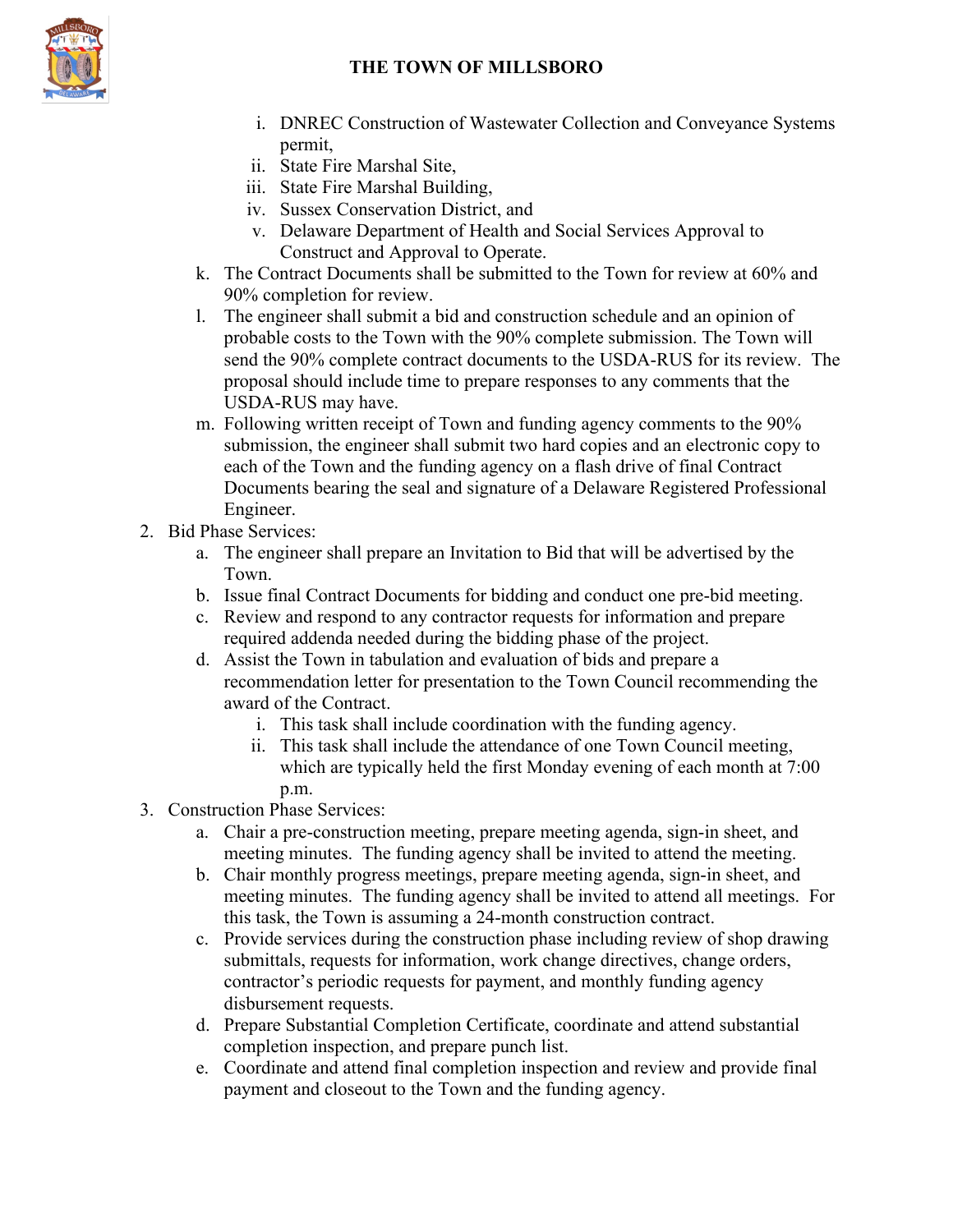

- f. Prepare Record Drawings based on Contractor's red lined drawings. Submit Record Drawings to funding agency and to the Delaware Department of Natural Resources and Environmental Control (DNREC) as required in WPCC permit. Submit one hard copy and one electronic copy of the Record Drawings on a flash drive to the Town.
- 4. Construction Observation:
	- a. Provide full time construction inspection throughout the duration of the construction.
	- b. Provide daily observation reports and submit reports weekly to the Town.
	- c. Backfilling of the open trench installed pipe shall conform to Town and DelDOT specifications and backfilling of structures shall conform to all Town Codes, standards, and specifications; both installations shall have a compaction to 95% or more of the maximum density. This shall be proven by conducting a 90% modified Proctor test. The modified Proctor test shall be completed by a third party conducting the tests in a certified laboratory.

### **RFP Requirements**

The RFP response must clearly demonstrate the required qualifications, expertise, competence and capability of the firm. The RFP must clearly include the methodology proposed in order to complete the Scope of Work. Please include the proposed methodology and fee for each of the following (addressed by number):

- 1. Design Phase.
	- a. Design shall comply with the following schedule:
		- i. 60% submission shall be submitted within six months of Town execution of agreement with firm.
		- ii. 90% submission shall be submitted within two months following receipt of Town's comments to 60% submission.
		- iii. 100% submission shall be submitted within two weeks following receipt of Town comment to the 90% submission. All comments provided by the funding agency shall be addressed and contract documents revised accordingly within two weeks of receipt of funding agency comments.
		- iv. The schedule in 1.a.i. and ii. does not include the permitting process. Permits shall be submitted to the agencies at 90% or 100% submission, depending on the extent of Town and funding agency comments to the 90% submission.
	- b. Provide a lump sum fee for this task.
- 2. Bid Phase.
	- a. Provide a lump sum fee for this task.
- 3. Construction Phase.
	- a. Provide a lump sum fee for this task.
- 4. Construction Observation.
	- a. Provide a time and material fee and include the hourly rate of the proposed construction inspector.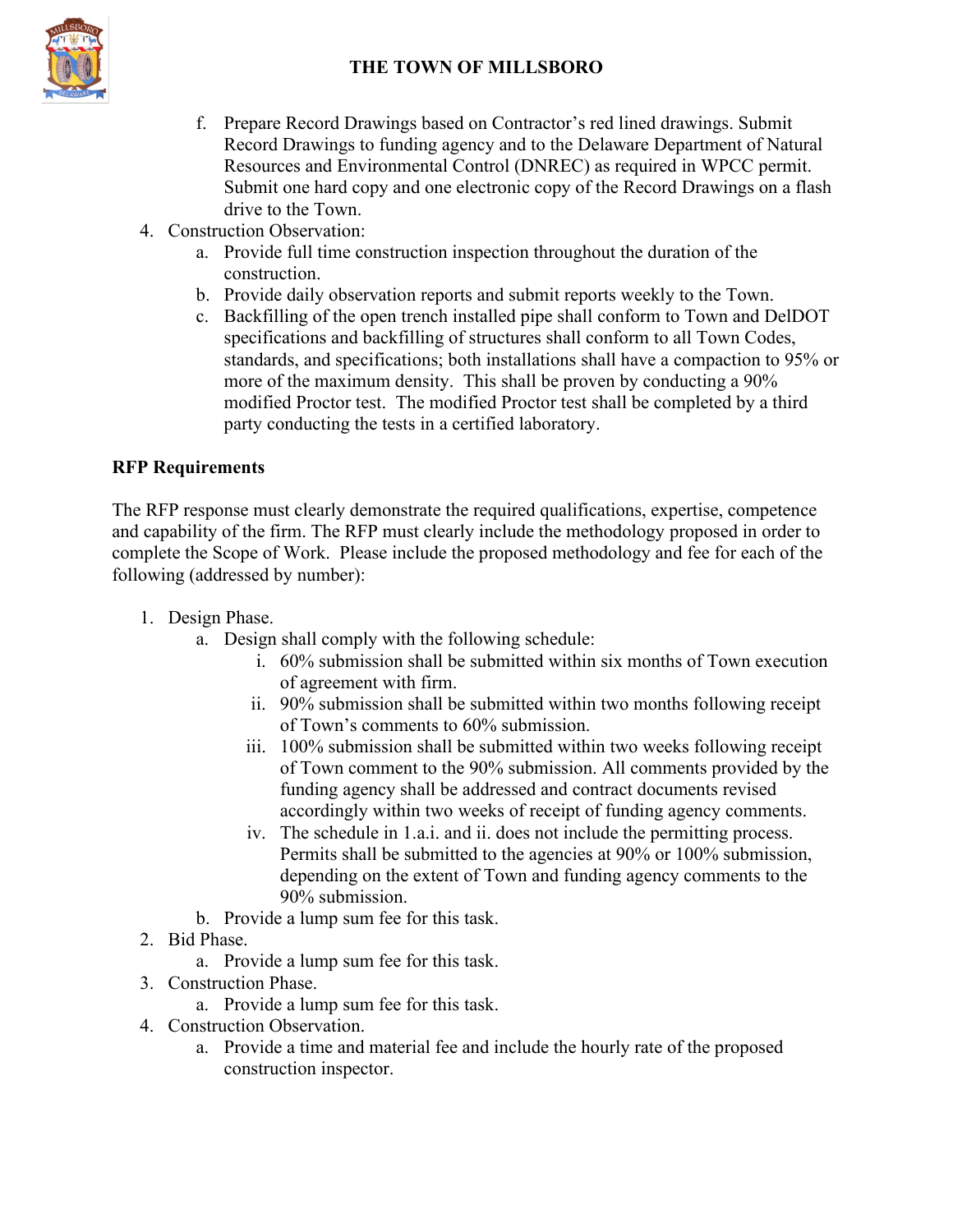

### **Other Requirements**

The RFP response must clearly demonstrate the required qualifications, expertise, competence, and capability of the firm (particularly with respect to the tight schedule of the design and construction). A "Qualifications Statement" of your firm's ability to provide the services required in Scope of Work shall be provided. Please include the following.

- 1. Describe the management plan to be used and staffing configurations. State how the firm intends to meet the design schedule. The Town expects the 100% design to be completed within 10 months.
- 2. Brief resume of individuals involved in the project.
- 3. Brief description of project related experience including contact person and phone numbers for each referenced job.
- 4. Indicate experience working on design and construction projects funded with USDA-RUS funds and how the firm successfully managed the project and coordinated with USDA-RUS.
- 5. Indicate experience with projects in the State of Delaware and Sussex County.
- 6. If your firm intends to partner with one or more other firms, or if you intend to enter into a sub-consultant agreement with another firm, please provide information about the firm(s) you intend to partner with and/or enter into a sub-consultant agreement. The information shall include the other firms experience, qualifications, and resumes.
- 7. Provide proposed project schedule in Gantt chart format.
- 8. Provide copy of insurances General Liability, Workers Compensation, Commercial motor vehicle liability insurance.
- 9. Certify compliance with all federal, state and local laws, ordinances and regulations.
- 10. Indemnity and Insurance- Firms/Contractors will indemnify and hold harmless the Town, its officers, agents, and employees from and against all loss, cost, damages, expense and liability caused by accident or other occurrence resulting in bodily injury, including death and disease to any person, or damage or destruction to property, real or personal, arising directly or indirectly from operations, products, or services rendered or purchased under the contract.

### **Oral Presentations**

During the evaluation process, the Town may, at its discretion, request any one or all firms to make oral presentations for the purpose of clarification or to amplify the materials presented in any part of the RFP. However, firms are cautioned that the Town is not required to request clarification; therefore, all RFPs must be complete.

#### **Consulting Firm Selection**

The engineering firm proposal will be evaluated by a team consisting of Town staff and Town Council members. Firms will be notified of the Town's selection and the staff will negotiate the terms and conditions of the contract with the recommended consultant. The proposed contract will be presented to the Town of Millsboro Town Council on June 6, 2022 for final approval. The Town will provide a recommendation to the funding agency following Town Council vote to